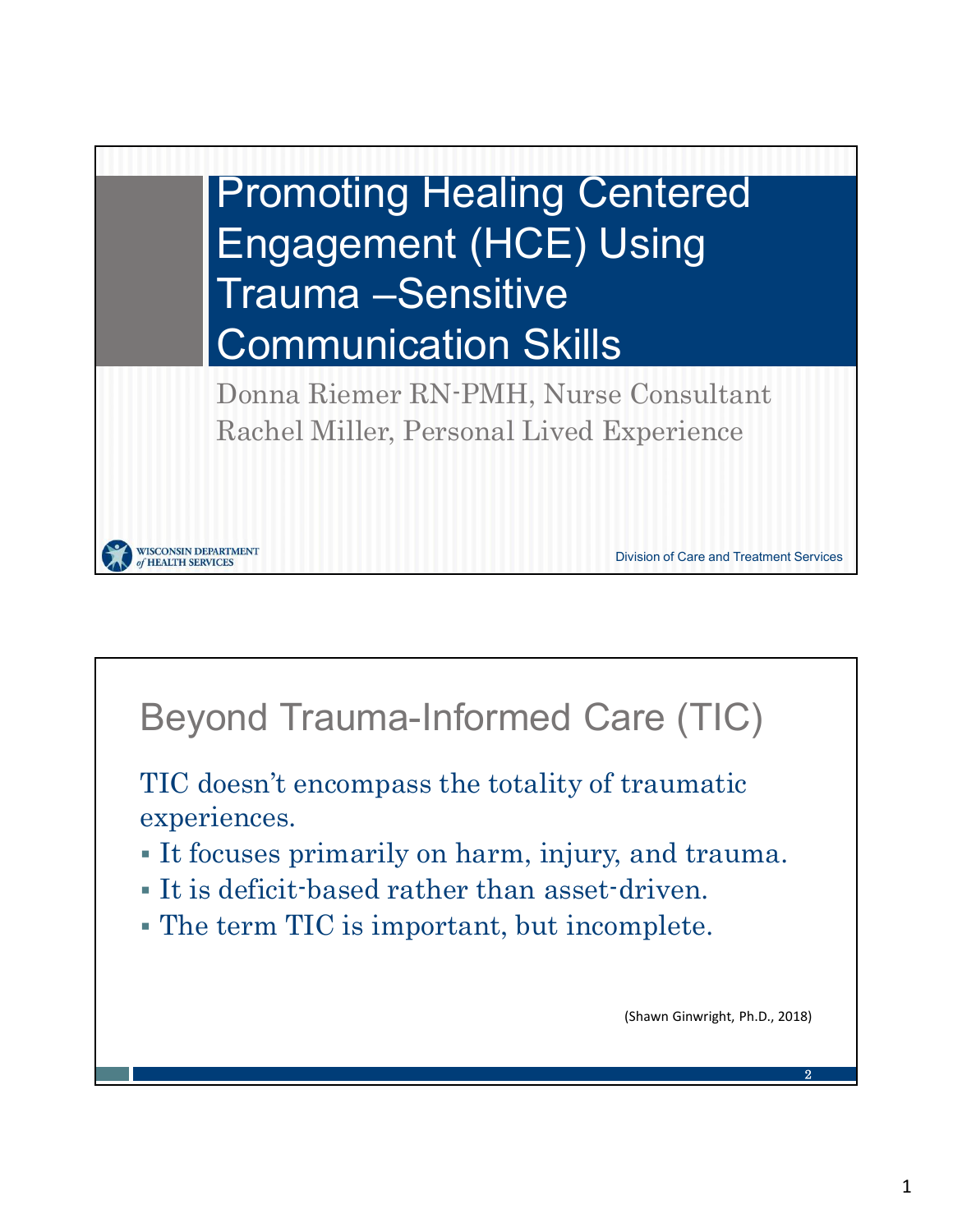# How is TIC incomplete?

- It presumes the trauma is an individual experience, rather than a collective one.
- It requires we treat trauma in people but provides no insight into how we address the root causes.
- It runs the risk of focusing on the treatment of pathology (trauma), rather than fostering the possibility (well-being).

(Shawn Ginwright, Ph.D., 2018)



**3 3 1 1 1 1 1 1 1 1**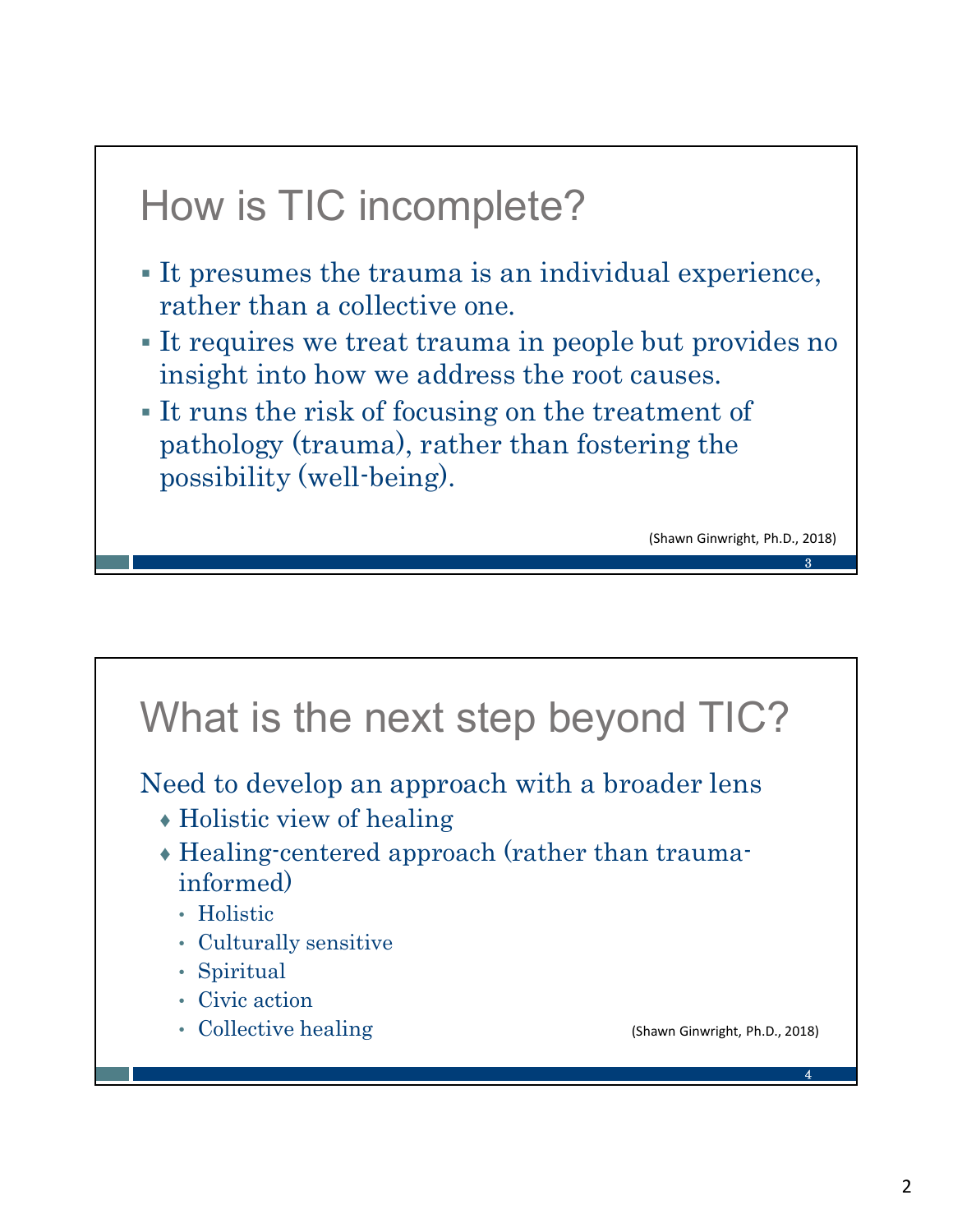

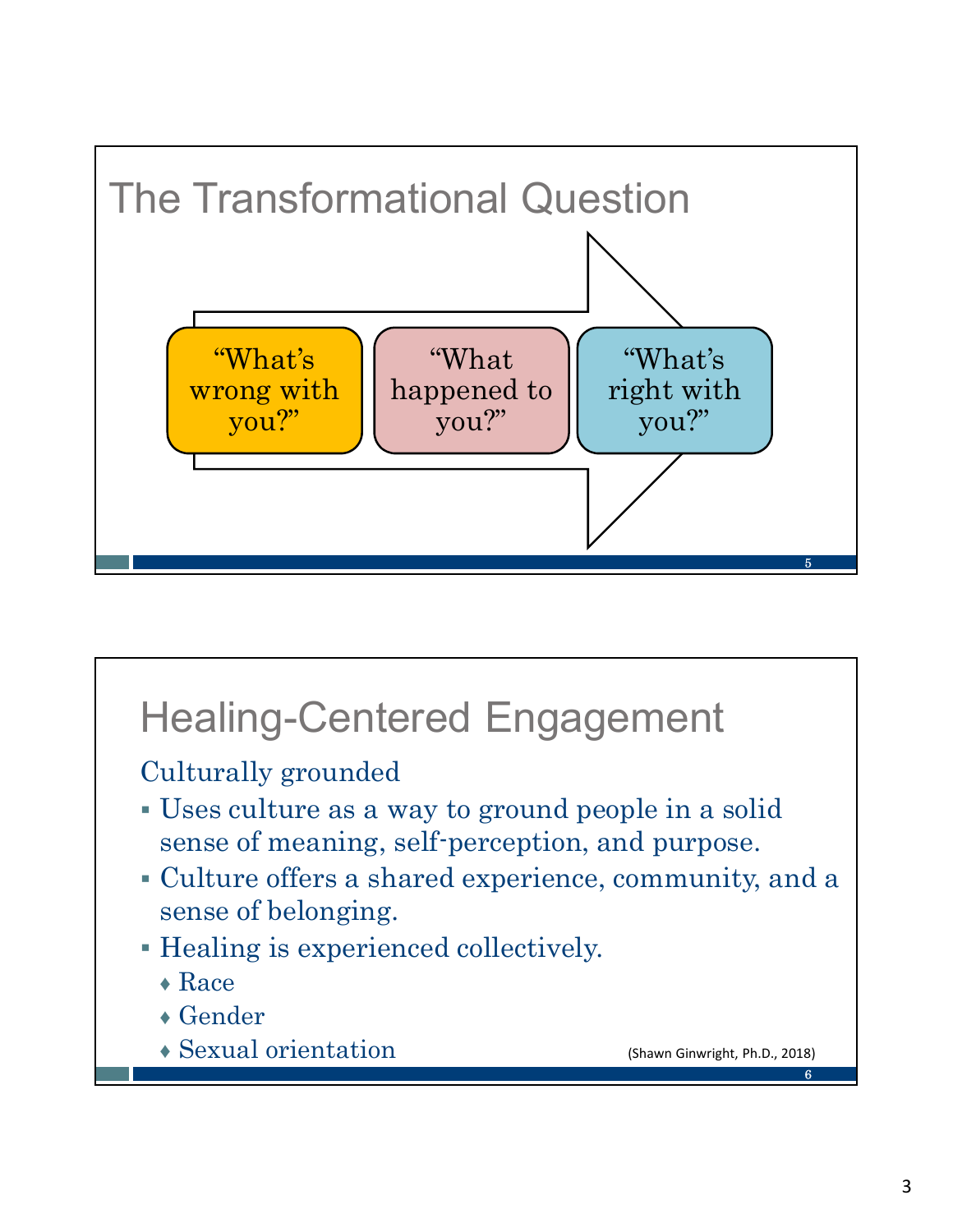# Healing-Centered Engagement

Asset-driven

- Focuses on well-being we want, rather than symptoms we want to suppress.
- Acknowledges young people are much more than the worst thing that happened to them.
- Builds upon a person's experiences, knowledge, skills, and curiosity as positive traits to be enhanced.

(Shawn Ginwright, Ph.D., 2018)



 $7$  and the set of the set of the set of the set of the set of the set of the set of the set of the set of the set of the set of the set of the set of the set of the set of the set of the set of the set of the set of the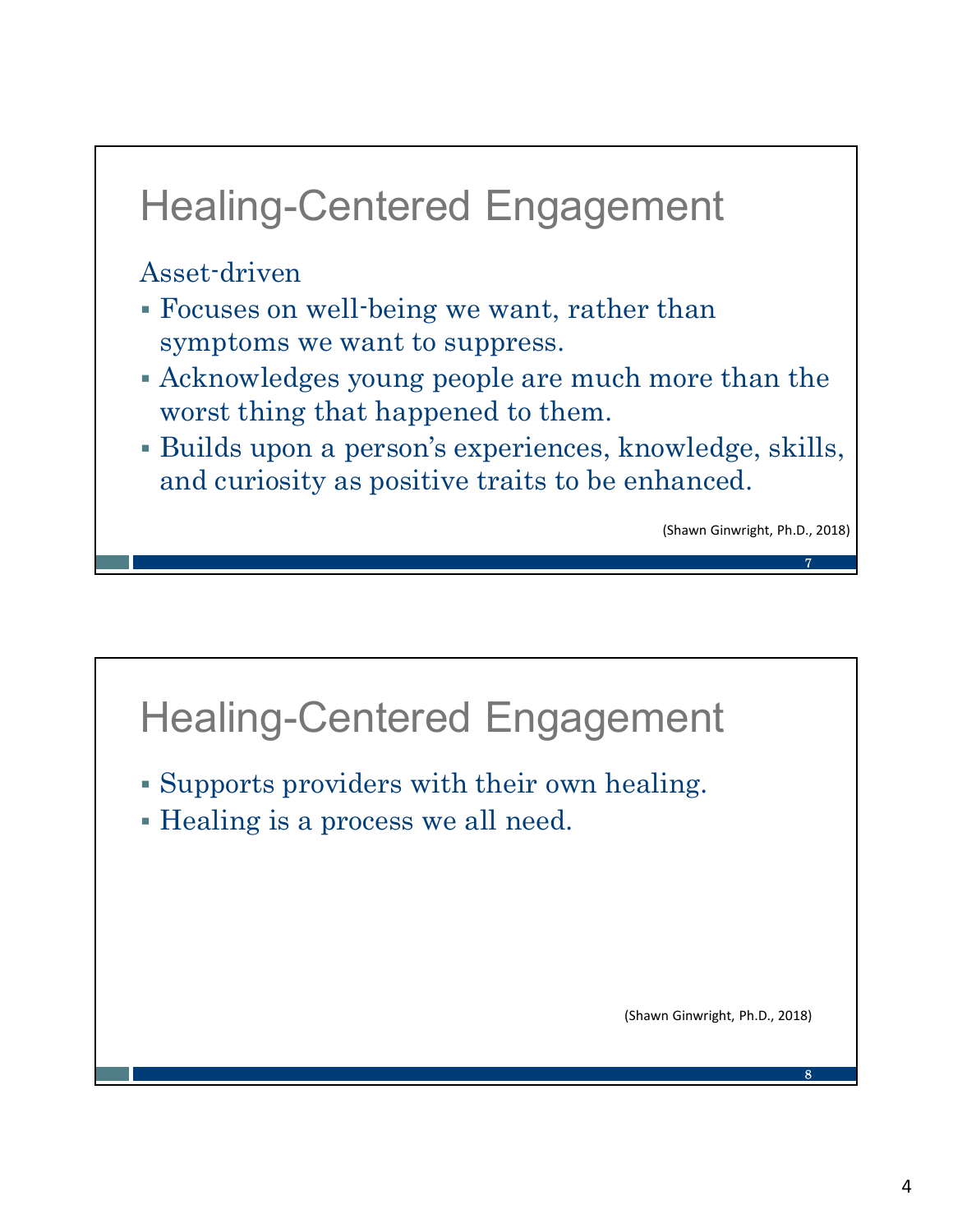# Building Healing-Centered Engagement

- Trauma-Sensitive Language
- Start with empathy (Helps people feel safe)
- Encourage people to dream and imagine
	- ♦ Acknowledge harm and injury but don't be defined by it
	- ♦ "As long as a man [woman] has a dream, he [she] cannot lose the significance of living" (Howard Thurman, page 304)

#### Value-Based Practice: Compassionate Communication Skills

Recognizes and avoids de-humanizing language:

- Target populations
- In the trenches
- Take downs
- Borderlines

(Aurora Health Care, 2016)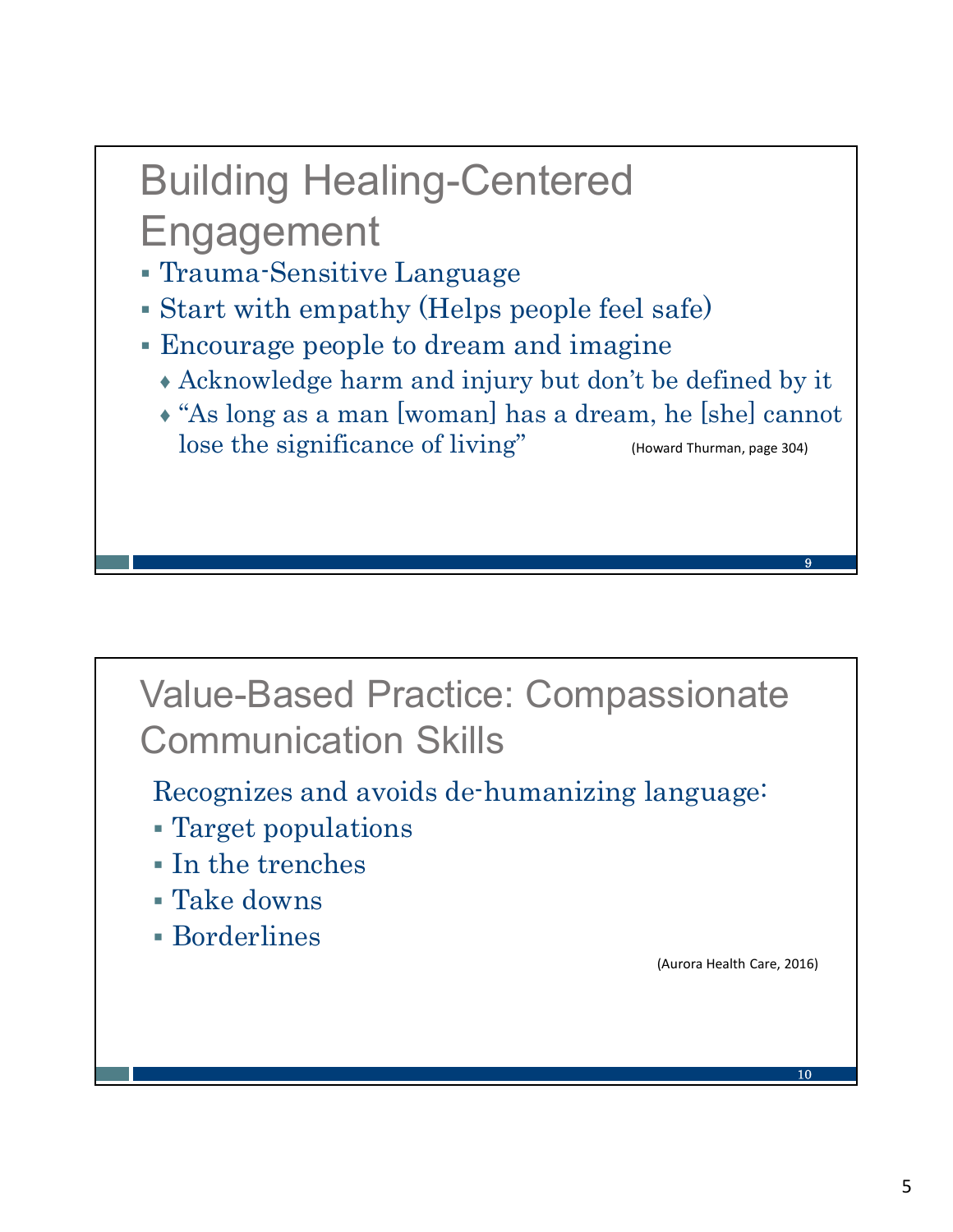Value-Based Practice: Compassionate Communication Skills

- Use person-first language (not diagnosis-first language)
- Set aside personal values and judgments
- Be curious of persons feelings and needs
- Empathy before education

#### Rosenberg's Compassionate Communication Model

- Choose our response in any situation
- Practice of empathic communication by recognizing and setting aside judgments and demands and connecting at a feelings and needs level.

12



Protecting and promoting the health and safety of the people of Wisconsin

12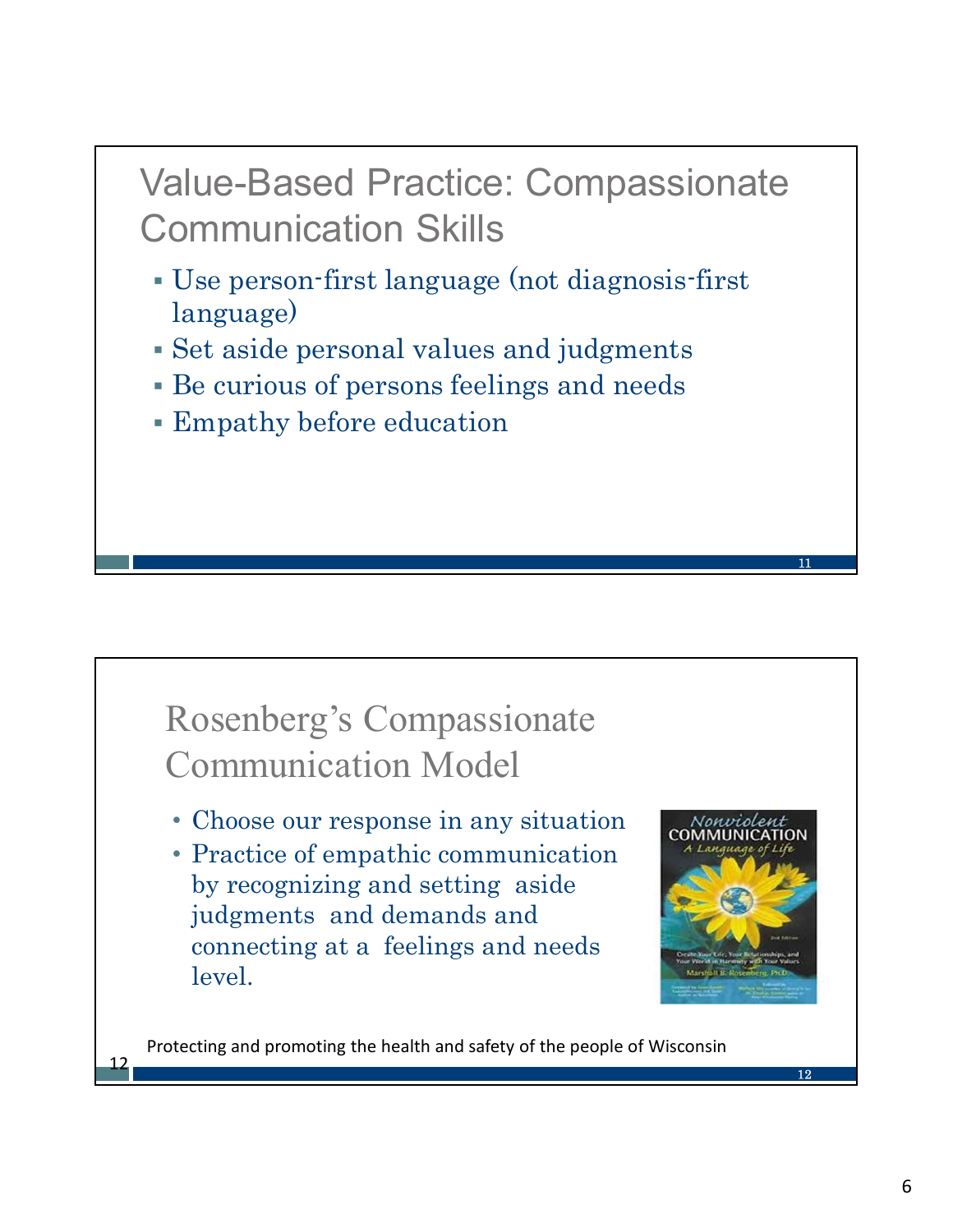

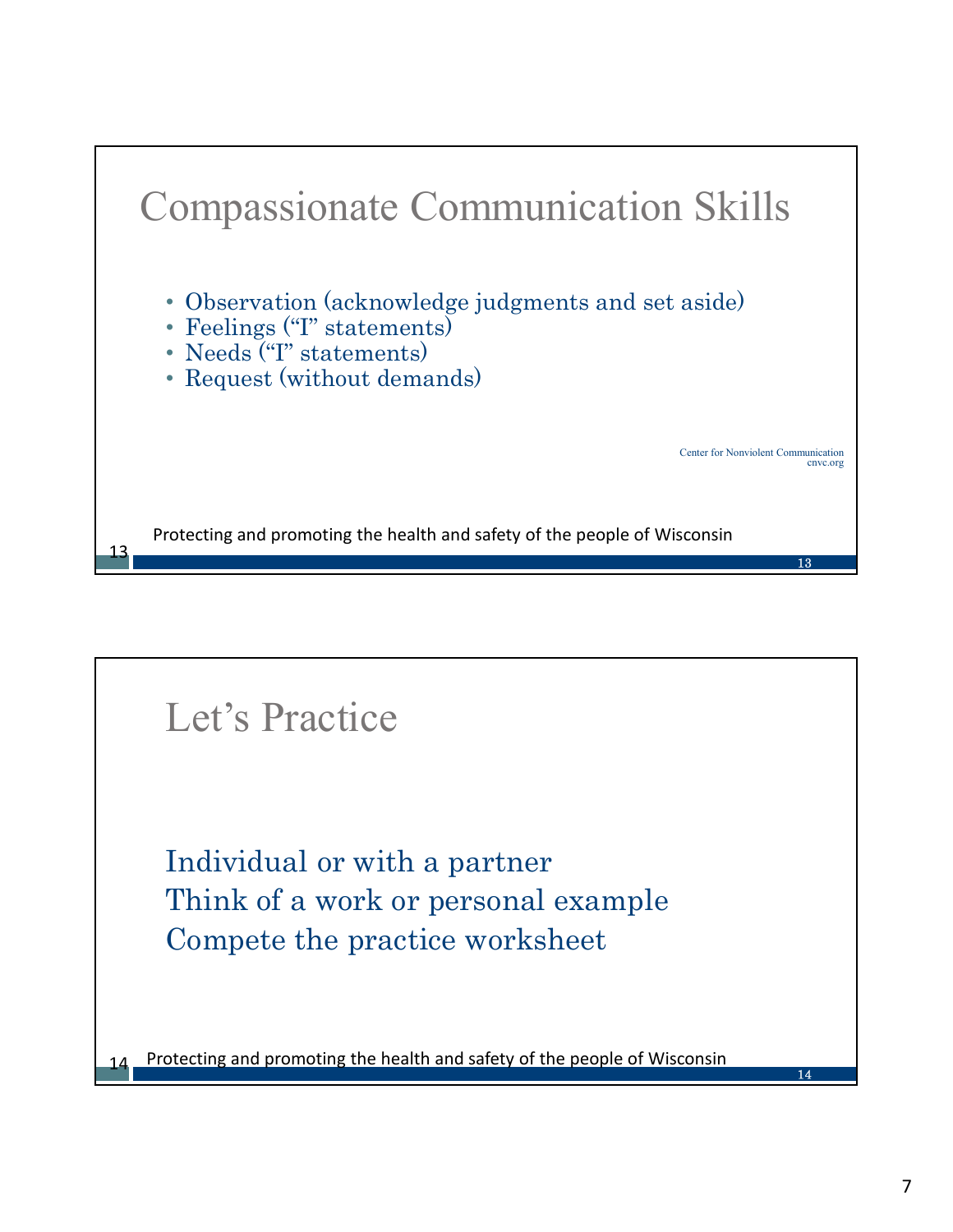

## Trauma-Specific Models and **Interventions**

- Risking Connection http://www.riskingconnection.com/
- Sanctuary Model http://www.sanctuaryweb.com/
- Seeking Safety http://www.seekingsafety.org/
- Trauma, Addiction, Mental Health and Recovery (TAMAR) http://nicic.gov/wodp/program/246-trauma-addictions-mental-health-andrecovery-tamar
- Trauma, Affect Regulation Guide for Education and Therapy (TARGET) http://www.advancedtrauma.com/
- Trauma Recovery and Empowerment Model (TREM) http://www.nrepp.samhsa.gov/ViewIntervention.aspx?id=158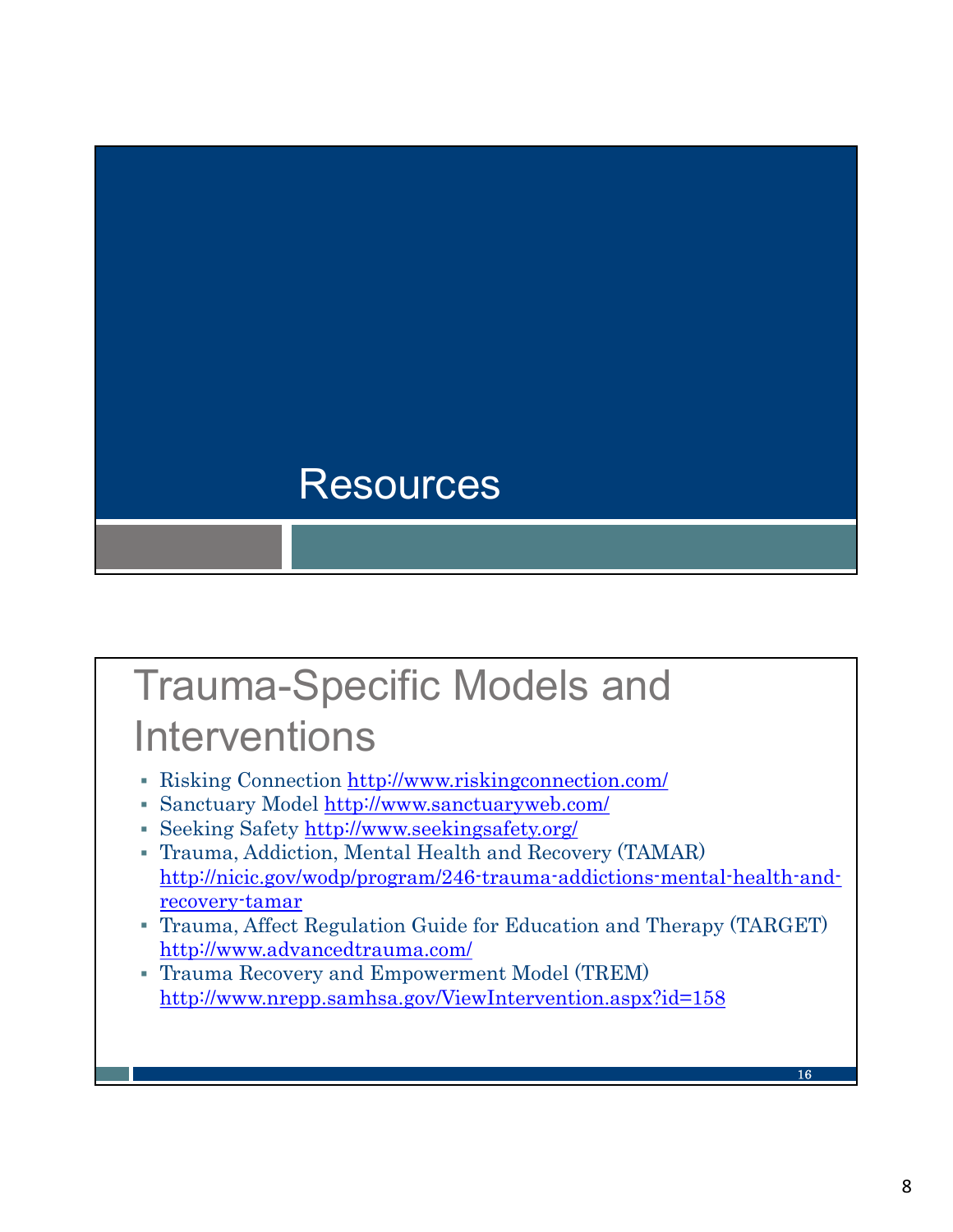# General Trauma Resources

- ACEs Connection https://www.acesconnection.com/
- Fostering Futures Wisconsin http://www.fosteringfutureswisconsin.org/
- National ACE Study http://www.cdc.gov/nccdphp/ACE/ | http://acestoohigh.com
- Wisconsin ACE Study http://wichildrentrustfund.org/files/WisconsinACEs.pdf
- National Center for Trauma-Informed Care http://beta.samhsa.gov/nctic

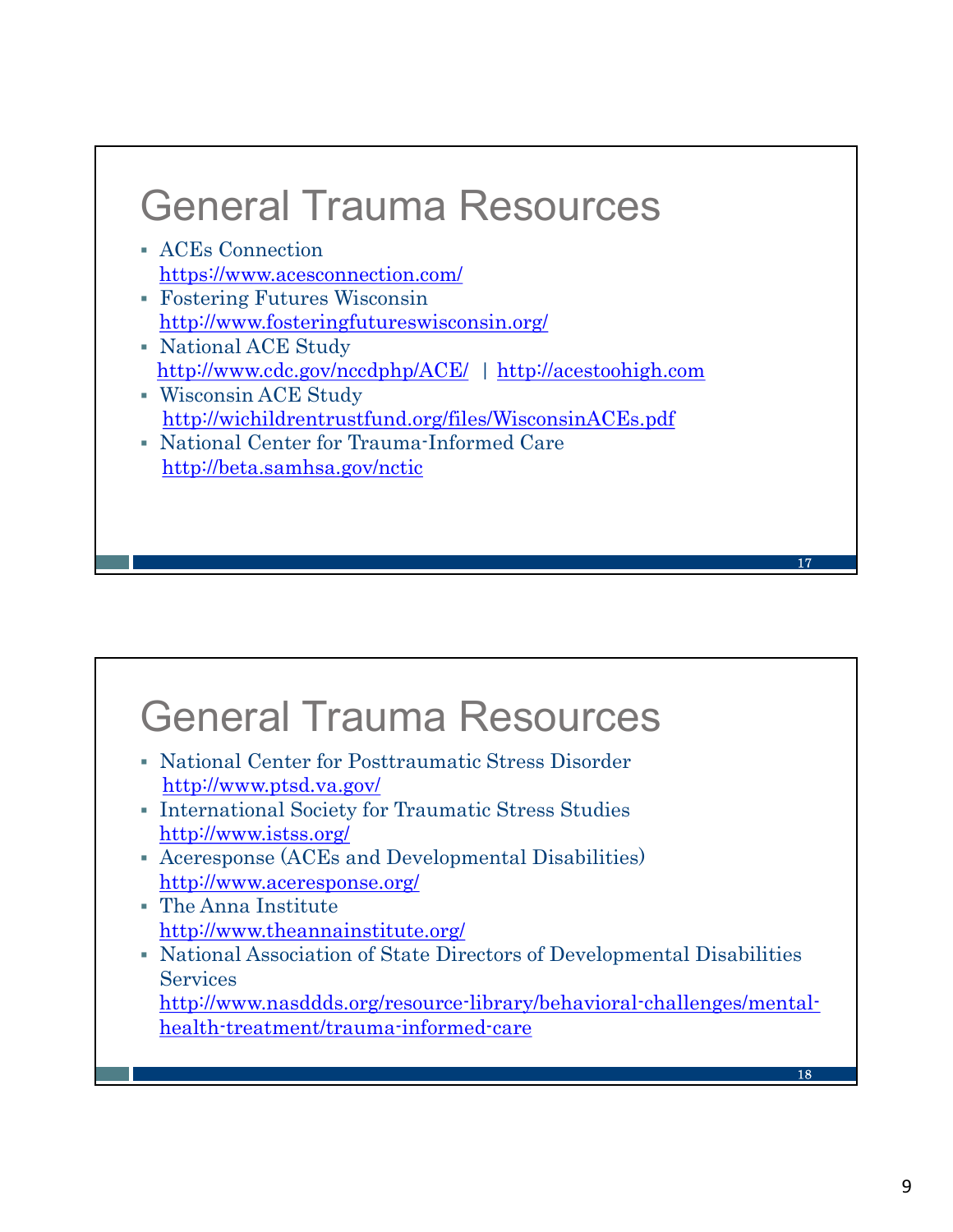## Other Tools

- Center for Nonviolent Communication: https://www.cnvc.org/
- SAMHSA TIP 57: http://store.samhsa.gov/product/TIP-57-Trauma-Informed-Care-in-Behavioral-Health-Services/SMA14-4816
- Alphabetical list of trauma and PTSD measures: http://www.ptsd.va.gov/professional/assessment/all\_measures.asp
- Program Curriculum: Roadmap to Seclusion-Free and Restraint-Free Mental Health Services: http://store.samhsa.gov/product/Roadmap-to-Seclusion-and-Restraint-Free-Mental-Health-Services-CD-/SMA06- 4055
- The Vicarious Trauma Toolkit: https://vtt.ovc.ojp.gov/

## Books

- Boyle, G. (2010). Tattoos on the Heart: The Power of Boundless Compassion. New York: Free Press.
- Burana, L. (2009). I Love a Man in Uniform: A Memoir of Love, War, and Other Battles. New York: Weinstein Books.
- Fallot, R., and Harris, M. (2001). Using Trauma Theory to Design Service Systems. San Francisco: Jossey-Bass.
- Marich, J. (2012). Trauma and the Twelve Steps. Warren: Cornersburg Media.
- Marich, J. (2014). *Trauma Made Simple*. Eau Claire: PESI Publishing & Media.

**20** *Contract Department*